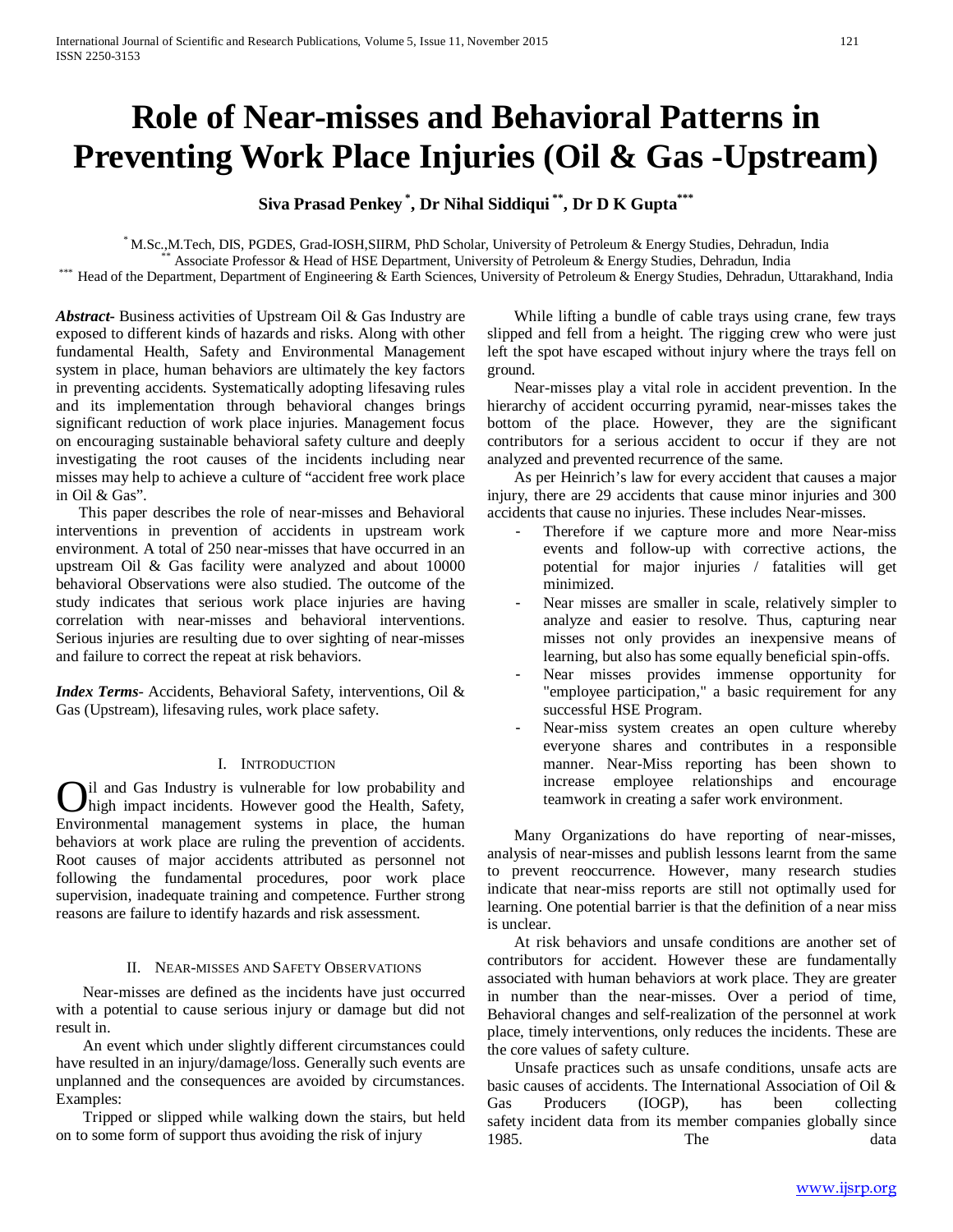collected are entered into the IOGP safety database, which is the largest database of safety performance in the exploration and production (E&P) industry. The annual reports provide trend analysis, benchmarking and the identification of areas and activities on which efforts should be focused to bring about the greatest improvements in performance.

 The IOGP incident reporting system covers worldwide E&P operations, both onshore and offshore, and includes incidents involving both member companies and their contractor employees.

 Total man-hours worked in Oil & Gas industry is increasing year on year. There is a 16% increase in total man-hours worked including employees and contractors during the year 2014. Therefore the rate of exposure to work place hazards is a greater challenge. However, introduction of life saving rules associated with behavioral aspects by IOGP and its practice by member Organizations have resulted in reducing serious accidents.

 The IOGP lifesaving rules focus on modifying behaviors at workplace and created a sense of zero tolerance towards at risk behaviors. Adopting these rules found to be great effect on reducing fatal accidents rates. During the year 2014, there was about 51% reduction in fatal accident rate. It is further reported that 78% of fatal accidents would have been averted by following lifesaving rules. These rules are significantly supported by behavioral changes and timely interventions.



**Figure 1. Pattern of fatal accident rates as per IOGP**

 The pattern of Unsafe acts, unsafe conditions and nearmisses contributing for incidents are represented as:



**Figure 2, Concept representation of unsafe act /unsafe condition, near-misses and incidents**

 While analyzing the lost time cases of one of the E&P company, it is observed that fall of objects from a rig floor, fall of personnel from height during rig operation, fall of personnel into cellar pits, fall of personnel due to collapse of false flooring were the causes. Relatively reporting of related near-misses, unsafe conditions and unsafe acts were low or adequate controls were not established to prevent recurrence of the incidents. However, when the Organization intensified their intervention programs and continuous education on recognizing the hazards before starting the every job, creating safe work environment have significantly increased number of near-misses and Unsafe conditions and Unsafe acts reporting.

## III. METHODS AND MATERIALS

 Collection of near-miss data of an Upstream Oil & Gas installation, interaction with field personnel in understanding their interpretation of near-misses and safety observations, work place safety inspections, lessons learnt from various incidents were the methods adopted in this study.

 A comprehensive literature survey was conducted on accident Patterns, Near-miss reporting, behavioral observations and intervention programs in Oil & Gas industry.

 A survey with specific questions relevant to the study was conducted.

 Why-Why process and Bow-tie analysis methods were applied as to analyses the near- misses. For each top event to result, the barriers in place, and how the barriers failed were studied. Root causes were derived from the said methods.

 The number of behavioral observations at work site were collected through well designed safety observation cards. These cards were objectively designed to obtain the information on elements including personal factors, job factors, unsafe acts, unsafe conditions, Personal protective equipment and tool and equipment. Trends were plotted and identified the weak barrier in the system.

 The samples for the study were collected from Cairn India, an Oil & Gas Exploration and Production company located at Barmer district of Rajasthan, India.

 Cairn India is the largest independent Oil and Gas exploration and production company in India with a market capitalization of US \$ 7 billion and the largest private sector producer of crude oil in India. Cairn India operates 27% of India's domestic crude oil production. The Mangala field in Barmer, Rajasthan, discovered in January 2004, is the largest onshore oil discovery in India in more than two decades. Mangala, Bhagyam and Aishwariya fields-major discoveries in Rajasthan block have gross ultimate Oil recovery of over 1 billion barrels. Cairn India was rated as the fastest-growing energy company in the world, as per the 2012 and 2013 Platts Top 250 Global Energy Company rankings.

 Cairn aspires to a zero-harm environment for personnel at work. It has engaged 20000 work force in peak time of constructing well-pads, Mangala processing terminal and other associated facilities. These work force comprises unskilled, semiskilled and highly technical from various states of India and also rest of the world. The harsh climatic conditions were one of the work place Health and safety challenges. With continuous efforts, Cairn has established a strong Health, Safety and Environmental management systems engaging the workforce. As a result, it has bagged several recognitions from national and International level. It has focused to create safe work environment and recognized to bring awareness on significance of near-misses, its reporting, analyzing and corrective actions. It has encouraged the employees and contractors to report near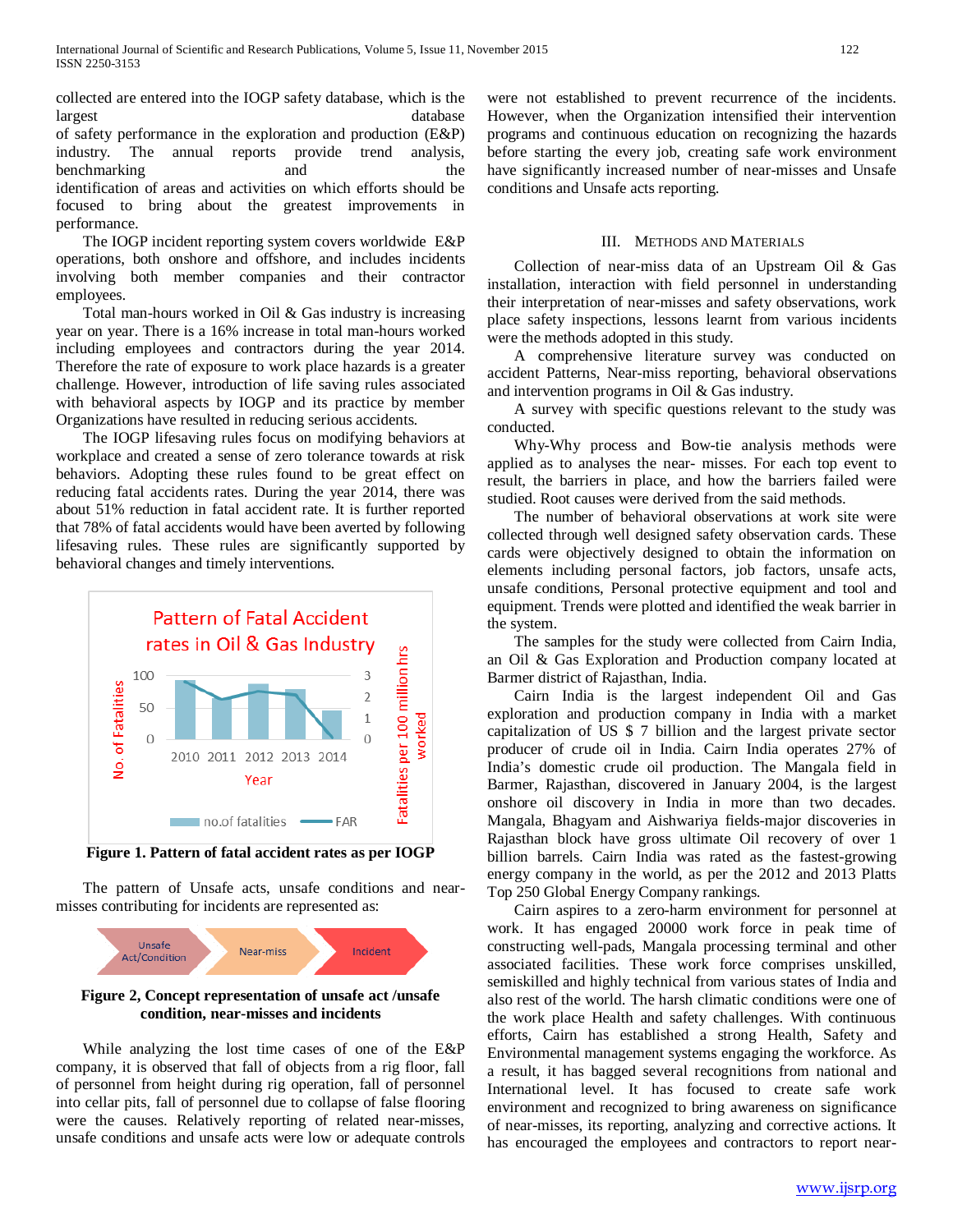misses through periodic training programs, tool-box talks, supervisor responsibility, contractor engagement process and mass communication methods, the personnel who reported significant near-misses were recognized at highest level which motivated individual to be proactive always.

 Over a period of Three years, the safety observation system has percolated to grass root level at all assets and the number of observation cards increased from 12000 during 2012-13 to 70000 during the year 2014-15. It has greatly contributed in achieving HSE excellence in a sustainable manner.

The samples of observations and near-misses collected from the data published by Cairn for the years2012-2015.

### VI RESULT AND DISCUSSION

 About 250 near-misses occurred during the year 2012-2015 at Cairn India were studied and the pattern is represented as



Figure 3 Pattern of Unsafe Acts and Unsafe Conditions Resulted near-misses

 54% of near-misses have been contributed by unsafe acts and are directly associated with behavioral aspects.

The examples of near-misses in the study found to be:

During routine plant round, an engineer hit against a 1/8" tubing on the platform and got tripped. He balanced himself holding the handrail. The tubing was of moisture analyzer and falling in the walkway causing a potential trip hazard.

 The majority of near-misses are due to fall of objects at rig floor, fall of personnel from height, collapse of false ceiling, zero tolerance behaviors, not adhering to safety procedures.

 It also attributed that proper analysis of near-misses and strengthening the barriers have reduced its further escalation. However, serious injuries have resulted when near-misses are over sighted and missed to incorporate the barriers in place.

 Understanding the mechanism, reporting the near-misses itself is the challenge at work site. This is due to lack of safety awareness and motivation. Often personnel misinterpreted the at risk behaviors as near-misses.

 Specific near-misses awareness campaigns, motivation and recognition methods found to be encouraging the increase in near-miss reporting trends.

 It appears that the activities those commonly being executed on day to day basis and the observers made maximum number of

observation on those activities, are having less number of incident or no incident.

 At the same time the common activities those being executed on day to day basis but having less Safety observation, are having more number of incident.

 Therefore the theory of behavioral modulation can be proved right through this data. More monitoring and interference by first line management on a particular activity can help to reduce the chance of incident greatly in that area.

 Unsafe acts, unsafe conditions and Near-misses are the core components in the accident occurring patterns.

 Behavioral interventions are significant in bringing awareness among work men in preventing accidents.

 About 10000 Safety Observations were analyzed and the key findings are:

 95% of Observations reflecting safe work practices demonstration by the workforce. These observations program made an opportunity for all level of personnel to involve in building safety culture.

 The remaining 5% Observations are attributed to personnel not following the procedures, inadequate work supervision, and competency of work force, work pressure and poor safety awareness.

 About 250 samples (safety observations) are considered for analysis and the trends are represented as



**Figure 4 Safety Observation Analysis.**

 Unsafe acts (32%) found to be the major contributor followed by Job factors (24%) and noncompliance to personal protective equipment (20%). Unsafe acts including are procedures not followed and failure to make work place safe. The Job factors includes inadequate leadership / supervision, poor housekeeping issues. Therefore all these factors may be corrected with employee engagement process, timely interventions and positive feedbacks.

The barrier in the process found to be

- $\triangleright$  Inadequate visibility of Top Leadership on the ground
- $\triangleright$  Lack of ownership from Front line Supervisors
- $\triangleright$  Contractor performance monitoring and control
- $\triangleright$  Poor competency levels of Contractor supervisors
- Delayed response in closing unsafe conditions/acts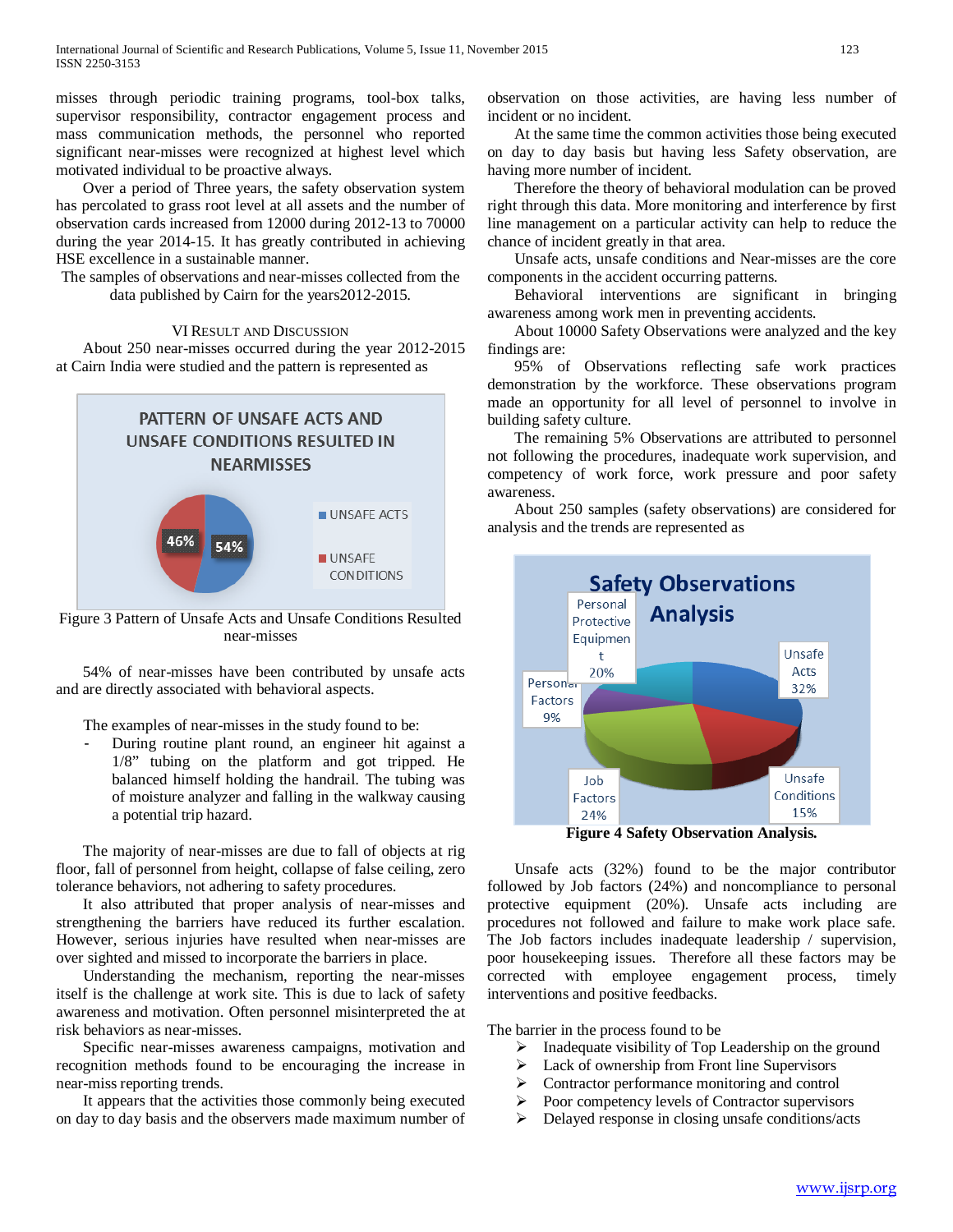Typical Safety Observations in the study found to be:

- Stopper for the Pipe rack were not in practice. This repeat observation resulted in a lost time injury involving roll over of pipes and a contractor workmen was trapped in between the pipes. It is significant that overlooking the safety observations lead to near-misses and further repetition of same incidents lead to serious accidents.
- Personnel found not using three point contact while ascending or descending the ladders or stair cases.
- Poor control on grating management *i.e.* either gratings are missing at platforms or not properly fixed have created a high risk incidents.
- Poor housekeeping includes, slippery floors, tools on floor, access / egress
- However, a significant improvement on housekeeping at work place was observed through safety observations reports.
- Noncompliance to use of personal protective equipment.

 In another case study published in IOGP, after reviewing work-related fatalities that occurred between 2000 and 2008, Shell found that a failure to comply with a limited number of safety rules was a significant factor in the majority of cases. In response, Shell launched a programme to reinforce what employees and contractors must know and do to help prevent serious injury or fatality. Compliance is mandatory for all Shell employees and contractors while on business or Shell sites. The 12 Shell Life-Saving Rules were launched in 2009 across the company.

#### ACKNOWLEDGEMENT

The author thanks his guides and co-authors Dr Nihal Anwar Siddiqui \*\*, Head of the Department, Health, Safety & Environment, University of Petroleum & Energy Studies, Dehradun, Uttarakhand, India and Dr D K Gupta\*\*\*, Head of the Department, Petroleum Engineering and Earth Sciences, University of Petroleum & Energy Studies, Dehradun, Uttarakhand, India.

#### **REFERENCES**

- [1] International Association of Oil & Gas Producers (IOGP), Report 2014S, June 2015, Safety Performance Indicators 2014 data.
- International Association of Oil & Gas Producers (IOGP), Lifesaving rules, Report no.459 (April2013) version 2, Page 22.
- [3] Health + Safety at Work, the Official Magazine of IIRSM, September, 2014.
- [4] Heinrich, H.W (1931), Industrial Accident Prevention: A Scientific approach. New York: McGraw-Hill
- [5] Van der Schaaf, T.W., (1992), Near-miss reporting in the Chemical Process Industry,
- [6] H.L. Kaila, Industrial Safety and Human Behavior, ISBN: 81-7473-453-2
- [7] Safety Management, A Comprehensive Approach to Developing a sustainable system, Dr. Chitram Lutchman, Dr Rohanie Maharaj, Eng. Waddah Ghanem, 2012 by Taylor & Francis Group, LLC
- [8] Safety Culture and Behavioral change at work place, M.Baram, M Schoebel, Safety Science Journal, V.45,n.6 ( July 2007)
- [9] Trevor Kletz, What Went Wrong? Case Histories of Process Plant Disasters and how they could have been avoided, Fifth Edition.
- [10] A system of safety management practices and worker engagement for reducing and preventing accidents: An empirical and theoretical investigation Jan K. Wachter ∗, Patrick L. Yorio
- [11] Upstream Oil & Gas companies annual reports on HSE performance
- [12] John Williams, PhD (2010). Keeping people safe: The Human Dynamics of Injury prevention.
- [13] Sustainability report, Cairn India FY 2013-14
- [14] Sustainability report, Cairn India FY 2014-15

#### AUTHORS



**First Author** – Siva Prasad Penkey is an M.Tech., in HSE from University of Petroleum & Energy Studies, Dehradun and also M.Sc in Chemistry from Andhra University. He was awarded a Diploma in Industrial Safety from Regional Labor Institute - Chennai and Post Graduate Diploma in

Environmental Sciences from Andhra University. He is also G-IOSH member in Institution of Occupational Safety and Health (IOSH) and a Specialist (SIIRSM) in International Institute of Risk & Safety Management (IIRSM). He is having 28 years of experience in the field of Health, Safety and Environment.

 He is having exposure to Oil & Gas, Petroleum Refining, Petrochemicals, Engineering Procurement and Construction Industry and Nuclear fuel processing Industries within India and abroad.

 Played a key Health, Safety and Environmental leadership roles in various Organizations

- Cairn India ltd

Reliance Industries ltd

Bhabha Atomic Research Centre (Atomic Energy of India)

- ISCO, one of the largest EPC Company in Kuwait

Siva Prasad Penkey has several papers on work place safety improvements presented during national and International Conferences. He has carried out work place research on "Participation approach improves work place Health and Safety". Presented a paper in American Industrial Hygiene Conference and Expo, May 21-26, 2005, Anheim, California, USA. He was also active member as Head, Occupational Health and Safety of ASSE Chapter Kuwait. He carried out more than 50 accident investigations. He mentored more than 20 University students for their project works.



**Second Author** – Dr. Nihal Anwar Siddiqui did his post-graduation in Environmental Science and Doctorate in Environmental Biology. In addition he is also having Diploma in Industrial safety & Post Graduate Diploma in Environmental Impact Assessment. The topic of his research was on

Environmental Impact Assessment. Dr Siddiqui specializes in the area of Environmental Pollution, Env.Monitoring and control techniques. Dr. Siddiqui started his career as Assistant Professor in Institute of Environment & Management and because of his desire to work in the real field he joined as Environmental Engineer, Paryacon Engineers a leading consultancy in the field of Env. Pollution and control. He was part of number of EIA projects, Environmental Audit and Env. Monitoring. Dr. Siddiqui